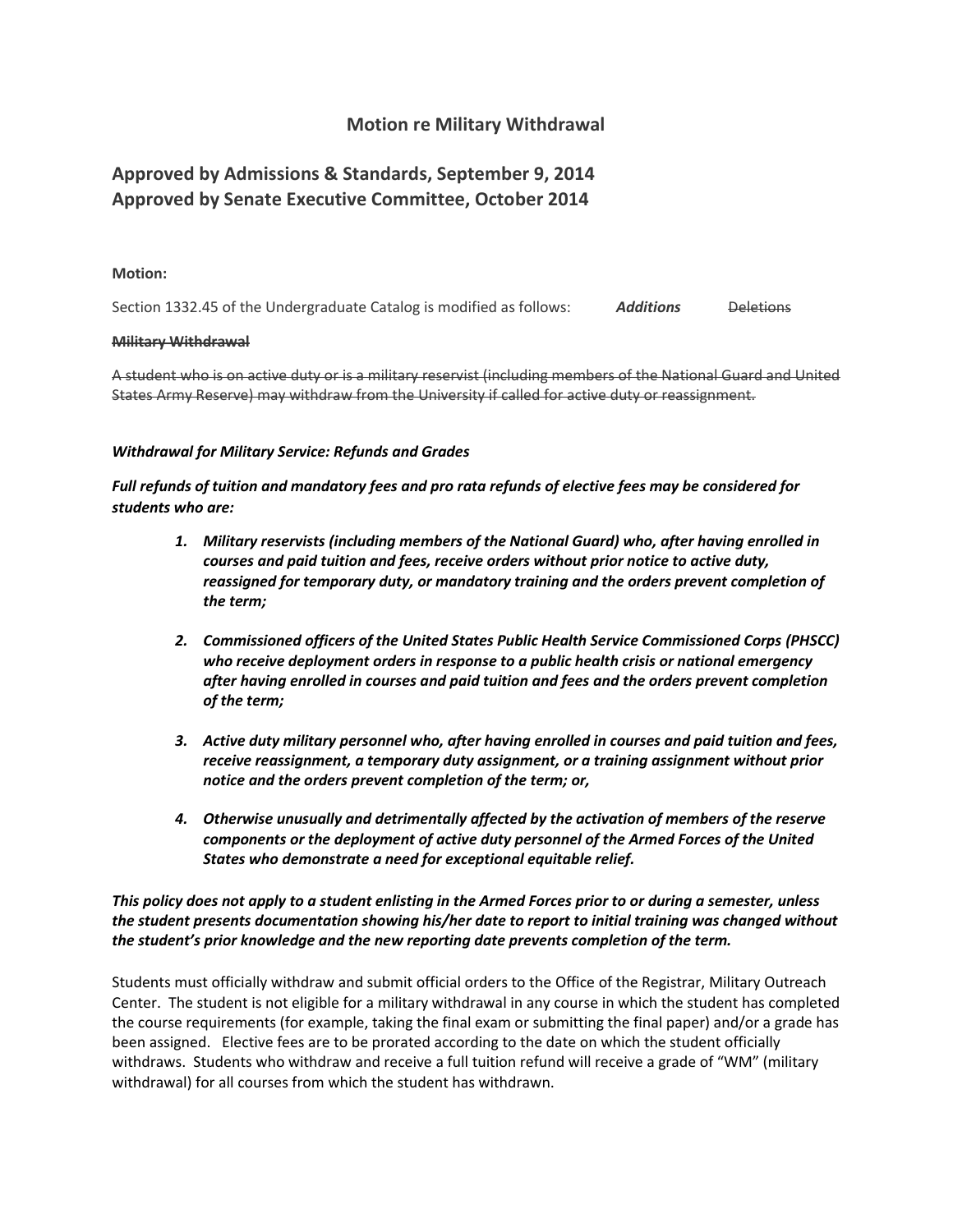#### *Withdrawal for Military Service: Refunds and Grades*

#### *Appeals Committee*

*Per the BOR's policy on Military Service Refunds, 7.3.5.3, requests for exceptional relief are made directly to the president of the institution and the president will make a determination on each request expeditiously.* 

*Requests for course withdrawals due to military service will first be considered by the certifying officials in the Office of the Registrar, Military Outreach Center. If a student's request is denied and the student feels his/her case requires exceptional relief due to an unusual or detrimental activation, then the request will be considered by the Military Outreach Committee.* 

*The Military Outreach Committee consists of academic advisors, VA benefit certifying officials, ROTC representatives, associate deans and university representatives from the Counseling Center and Affirmative Action. This committee will make recommendations to approve or deny students' requests to the Vice President for Enrollment and Provost/VP for Academic Affairs.*

*Appeals of the decision of the Vice President for Enrollment and Provost/VP for Academic Affairs may be initiated by the student within 5 business days of notification of the Vice President for Enrollment's decision and will be considered by the Provost.* 

*Appeals of the decision of the Provost may be initiated by the student within 5 business days of notification of the Provost's decision and will be considered by the President.* 

## **Rationale:**

The policy on Withdrawal for Military Service is intended for students who receive military orders unexpectedly and the orders prevent the students from completing the semester.

When the current policy was implemented, activation and deployment of the reserve component of the U.S. Military was deemed a response to "emergency" situations, supplementing active duty forces. The nature of military deployment has since evolved and now requires temporary duty (TDY) of both active duty and reserve personnel as part of normal unit rotation in war and/or in threat of war. While TDY plays a crucial role in relocating military personnel to meet the needs of the services, a service member's orders may not indicate the temporary assignment is an emergency even if it is to a combat zone. These temporary assignments can last up to 179 days. A move of 180 days or more is considered a permanent change of station (PCS). Orders to go TDY are not optional.

The state of Georgia currently has 62,714 active duty and 42,910 Reservist and National Guard members, a number expected to increase substantially over the next few years. Each of these federalized service members has access to \$4,500 per year in tuition assistance for higher education. A large percentage of these service members are within the age cohort of the under-served, non-traditional student. Enlisted